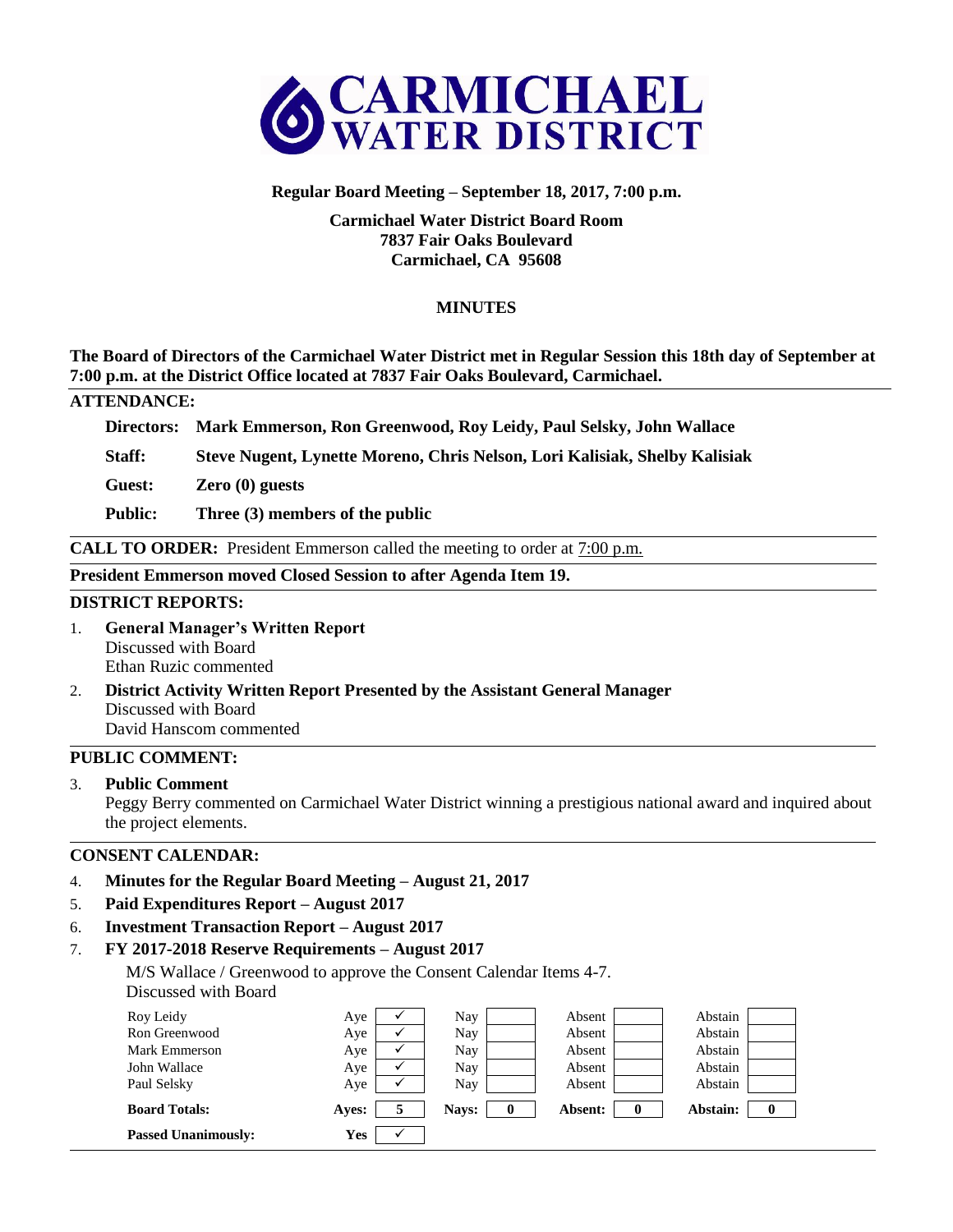# **ACTION CALENDAR:**

## 8. **Mutual Aid Agreement**

Management staff recommends that the Board of Directors approve the Mutual Aid Agreement.

M/S Wallace / Greenwood to approve as recommended.

| Discussed with Board       |            |   |       |   |         |   |          |  |
|----------------------------|------------|---|-------|---|---------|---|----------|--|
| Roy Leidy                  | Aye        |   | Nay   |   | Absent  |   | Abstain  |  |
| Ron Greenwood              | Aye        |   | Nay   |   | Absent  |   | Abstain  |  |
| Mark Emmerson              | Aye        |   | Nay   |   | Absent  |   | Abstain  |  |
| John Wallace               | Aye        |   | Nay   |   | Absent  |   | Abstain  |  |
| Paul Selsky                | Aye        |   | Nay   |   | Absent  |   | Abstain  |  |
| <b>Board Totals:</b>       | Aves:      | 5 | Navs: | 0 | Absent: | 0 | Abstain: |  |
| <b>Passed Unanimously:</b> | <b>Yes</b> |   |       |   |         |   |          |  |

## 9. **Cal Water Fix Part 2**

Management staff recommends that the Board of Directors:

- 1. Authorize the General Manager to join the Joint Defense Agreement for the American River Parties; and
- 2. Authorize the General Manager to pay the buy-in cost of \$25,000.

Presented by the General Manager and discussed with Board

Agenda Item 9 – Tabled

### **STAFF REPORTS/INFORMATION:**

- 10. **Director's Expense Reimbursement Summary for August**
- 11. **Carmichael Water District Opposition Letter – Assembly Bill 1668 (Freidman)** Discussed with Board
- 12. **Carmichael Water District Opposition Letter – Senate Bill 606 (Skinner/Hertzberg)** Discussed with Board

## **GENERAL CORRESPONDENCE/INFORMATION:**

- 13. **Coalition Opposition Letter – Assembly Bill 1668 (Freidman)** Discussed with Board
- 14. **Carmichael Water District Opposition Letter – Senate Bill 606 (Skinner/Hertzberg)** Discussed with Board
- 15. **Water Forum 2017 Annual Runoff and Allocation Report** Discussed with Board
- 16. **News Articles**
- 17. **Director's Written and/or Oral Reports**

**Director Leidy:** No Report

#### **Director Greenwood**:

a. Regional Water Authority

**Director Wallace**: No Report

## **Director Selsky**:

a. Association of California Water Agencies Region 3 & 4 Event

#### **Director Emmerson**:

a. Senate Bill 623

## **CALENDARS AND COMMITTEES:**

## 18. **Meetings Calendars:**

- a. **2017 Board Meeting Calendar**
- b. **Meeting/Conference Calendar – October**
- c. **Meeting/Conference Calendar – November**
- 19. **Board Representatives Committees Assignments**